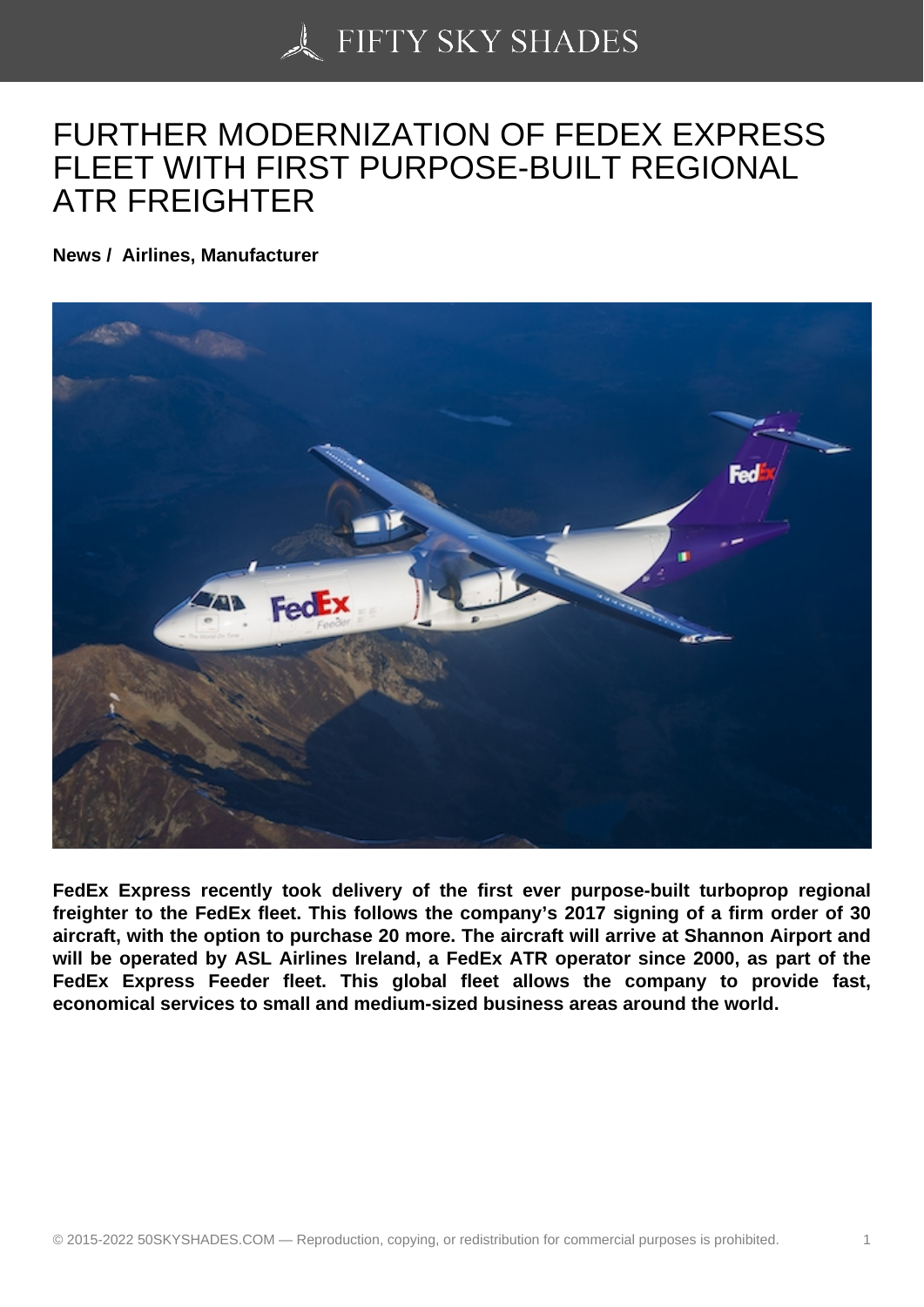**The most fuel-efficient regional aircraft, the ATR turboprop is a popular choice for cargo and passenger operators committed to a more sustainable aviation industry for the future. ATR has extensive experience in the regional freighter market. There are currently around 130 converted ATR freighter aircraft in operation, representing one third of the global regional freighter fleet, and this brand-new ATR 72-600F incorporates the benefits of this knowledge to provide FedEx with a freighter that conforms to needed requirements. With the changing market and the growth of e-commerce, the ATR is perfectly fit to connect communities and economies around the world.**

FedEx Express operations can now benefit from the unique advantages offered by the ATR 72- 600F's 75m3 freight capacity. The purpose-built freighter's fuselage is a clean design, optimised for cargo and has been delivered by the turboprop manufacturer's Italian shareholder Leonardo, from their facilities in Naples. The aircraft's large cargo door facilitates the optimal loading of nine tonnes of payload and offers the option of carrying either bulk cargo or, when in Unit Load Device (ULD) mode, five 88" x 108" pallets or up to seven LD3 containers. Pilots can benefit from the latest upgradable Standard 3 avionics suite in the ATR 72-600, allowing the introduction of continuous cockpit innovations that improve efficiency.

Jorn Van De Plas, Senior Vice President Air Network and GTS Europe, FedEx Express said: "Today's delivery of the first ever purpose-built regional ATR freighter marks an exciting new chapter for our FedEx Express Feeder fleet. This is an important step in our fleet renewal strategy, ensuring we remain the most flexible, reliable, and responsible network in the business.

"During what has been a difficult year both for businesses around the world and for communities, we are proud to remain at the heart of efforts to keep trade flowing and deliver goods across Europe. This new ATR Feeder delivery lines up with our overall 'Reduce, Replace, Revolutionise' sustainability approach, replacing older, less efficient aircraft in a more sustainable way."

Stefano Bortoli, Chief Executive Office of ATR, said: "Every manufacturer is proud when it develops and delivers a brand new aircraft, and given the uniquely challenging year the industry and the whole world has faced, handing over to FedEx Express this very first ATR 72-600F is an exciting and rewarding moment for our whole team here in ATR. Freighters play a huge role in supplying essential connectivity between economies all over the world and the unique aspects of our modern purpose-built freighter mean it will deliver operational benefits to companies that integrate them into their fleet.

"FedEx is no stranger to ATR, with over 40 of our turboprops in their existing fleet. We are proud to continue this collaboration with this world leader and that they have chosen the ATR 72-600F as part of their fleet renewal programme. This sets FedEx at the forefront of responsible aviation with the most fuel-efficient aircraft currently on the market", Bortoli concludes.

As part of the FedEx Express commitment to circularity, the two aircraft being replaced by the new ATRs will be donated to Madrid airport where they will be used for fire services training. These will be the 97th and 98th planes FedEx has donated at the end of their service in the fleet.

This delivery is an encouraging move for the logistics and air cargo industry in how they can continue to support the economy around the globe.